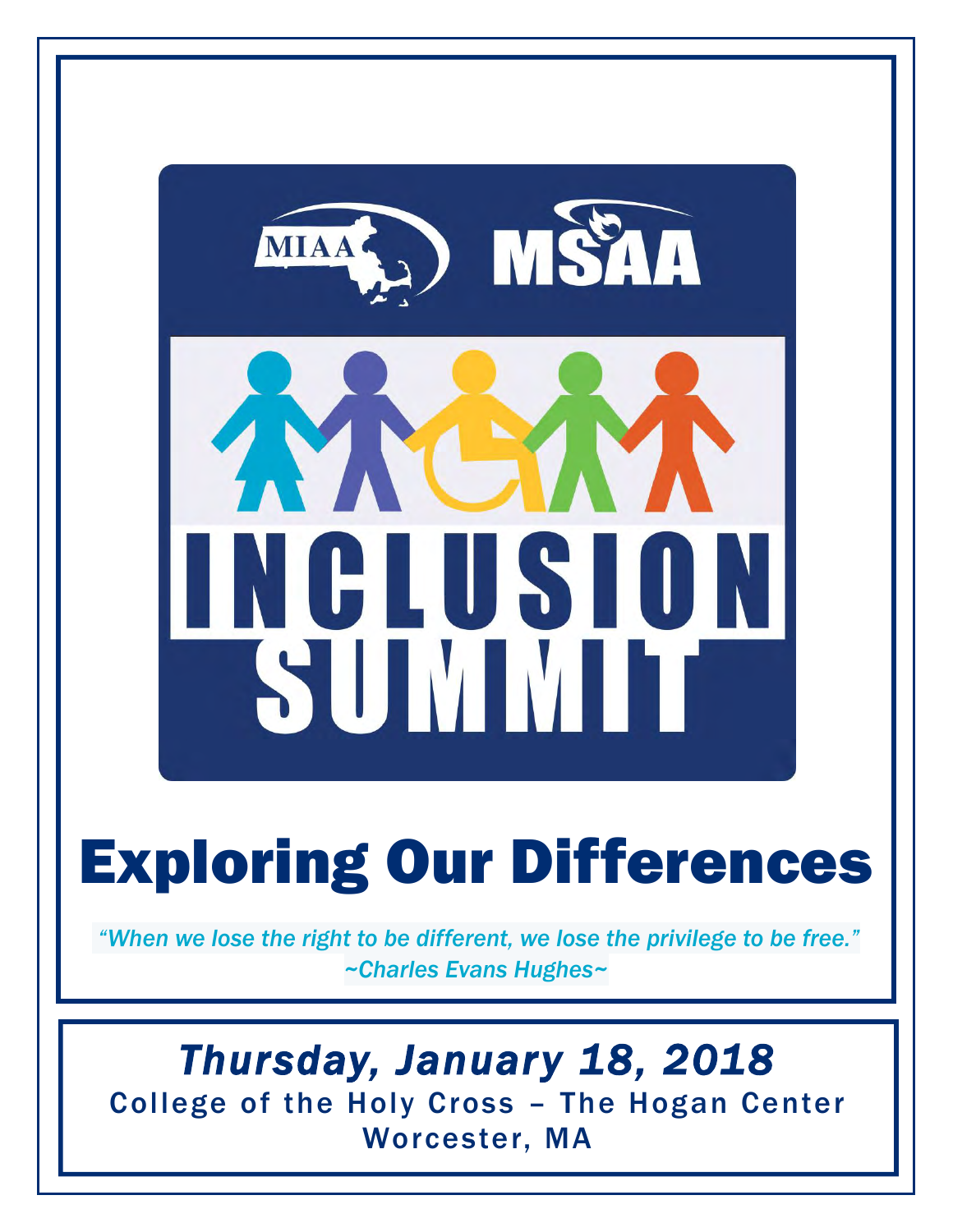

# Inclusion Summit Agenda

| $8:00 - 8:30$ AM   | <b>Registration &amp; Continental Breakfast</b>                                                                                                                                                                                                                                             |
|--------------------|---------------------------------------------------------------------------------------------------------------------------------------------------------------------------------------------------------------------------------------------------------------------------------------------|
| $8:30 - 9:15$ AM   | <b>Opening Session</b><br>Welcome: Rachel Moo - Assistant Director, MIAA<br>& Michael Rubin, Assistant Director, MIAA<br>Keynote: Peter Roby - Director of Athletics, Northeastern University                                                                                               |
| $9:15 - 9:30$ AM   | <b>Transition Time</b>                                                                                                                                                                                                                                                                      |
| $9:30 - 10:30$ AM  | <b>Breakout Session 1</b><br>See program pages 5 & 6 for "Breakout Session" descriptions and locations.<br>Please assign members of your group to be represented at different sessions.<br>If you session is full, you will be directed to another session. Thank you for your cooperation. |
| $10:30 - 10:45$ AM | <b>Transition Time</b>                                                                                                                                                                                                                                                                      |
| $10:45 - 11:45$ AM | <b>Breakout Session 2</b><br>See program pages 5 & 6 for "Breakout Session" descriptions and locations.<br>Please assign members of your group to be represented at different sessions.<br>If you session is full, you will be directed to another session. Thank you for your cooperation. |
| $11:45 - 11:55$ AM | <b>Transition to Large Group</b>                                                                                                                                                                                                                                                            |
| 11:55 – 12:25 PM   | <b>Action Planning / Reflection</b>                                                                                                                                                                                                                                                         |
| 12:30 - 1:15 PM    | <b>Lunch / Summit Adjourn</b>                                                                                                                                                                                                                                                               |
|                    |                                                                                                                                                                                                                                                                                             |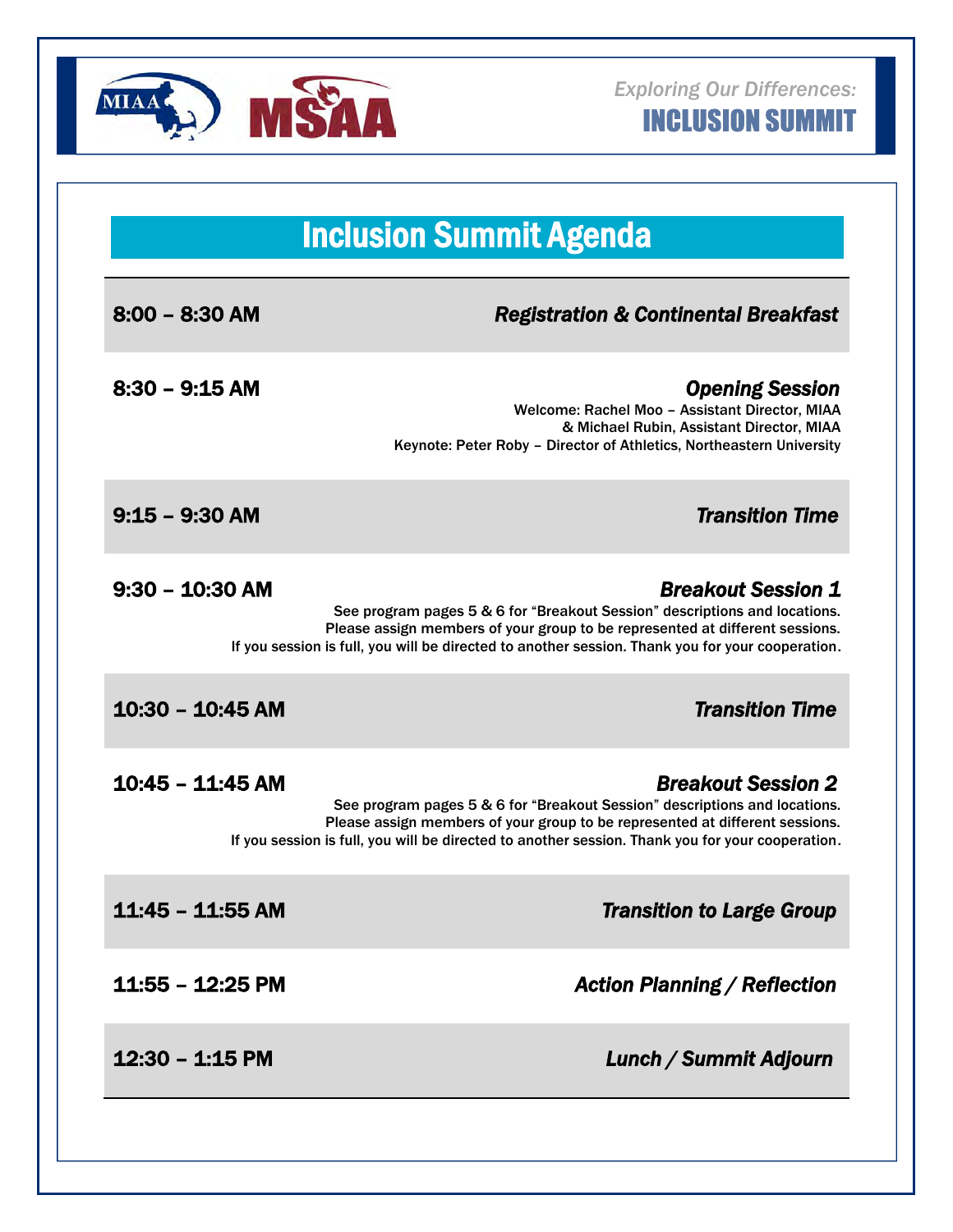

### *Director of Athletics*  Northeastern University

In June 2018, Peter Roby will retire as Athletic Director at Northeastern University. His retirement will conclude more than 15 years of service to the university. Throughout his tenure at Northeastern, Peter has established a positive and successful culture both on and off the playing field. Over the past decade, Northeastern athletic teams have earned several conference championships and postseason tournament appearances, while student-athletes have achieved greatly in the classroom, highlighted by a 93 percent Graduation Success Rate, an all-time high for the university.

Through Peter Roby's leadership, the core value of community service is at the heart of the Northeastern University athletic department mission. He encourages student-athletes and staff to give back through participation in initiatives such as Team IMPACT, the Hope Lodge, Rosie's Place, and Score-to-Cure. In recent years, Peter has made a personal impact locally and nationally as co-chair of the Massachusetts White Ribbon Day Campaign, an initiative designed to educate others and encourage men to speak out against violence against women.

Prior to his role as Athletic Director, Peter served as the Vice President of U.S. Marketing at Reebok and went on to become Director of the Center for the Study of Sport in Society at Northeastern University. Through these roles, Peter served as a national leader in promoting the positive role that sports can play in bringing social change. He has promoted leadership, sportsmanship, respect and other core values through a variety of contributions to media publications worldwide, and continues to do so today.

In addition to his leadership and service at the collegiate level, Peter Roby has an outstanding partnership and legacy at the high school level. He has been a valuable partner, supporter and participant in MIAA Educational Athletics initiatives. He is one of the original members of the MIAA's Partners in Prevention program and partnered with the MIAA to co-chair the Sportsmanship Alliance of Massachusetts (SAM). The MIAA family is extremely thankful for Peter's partnership and his lifetime of contributions to the well-being of students around the world.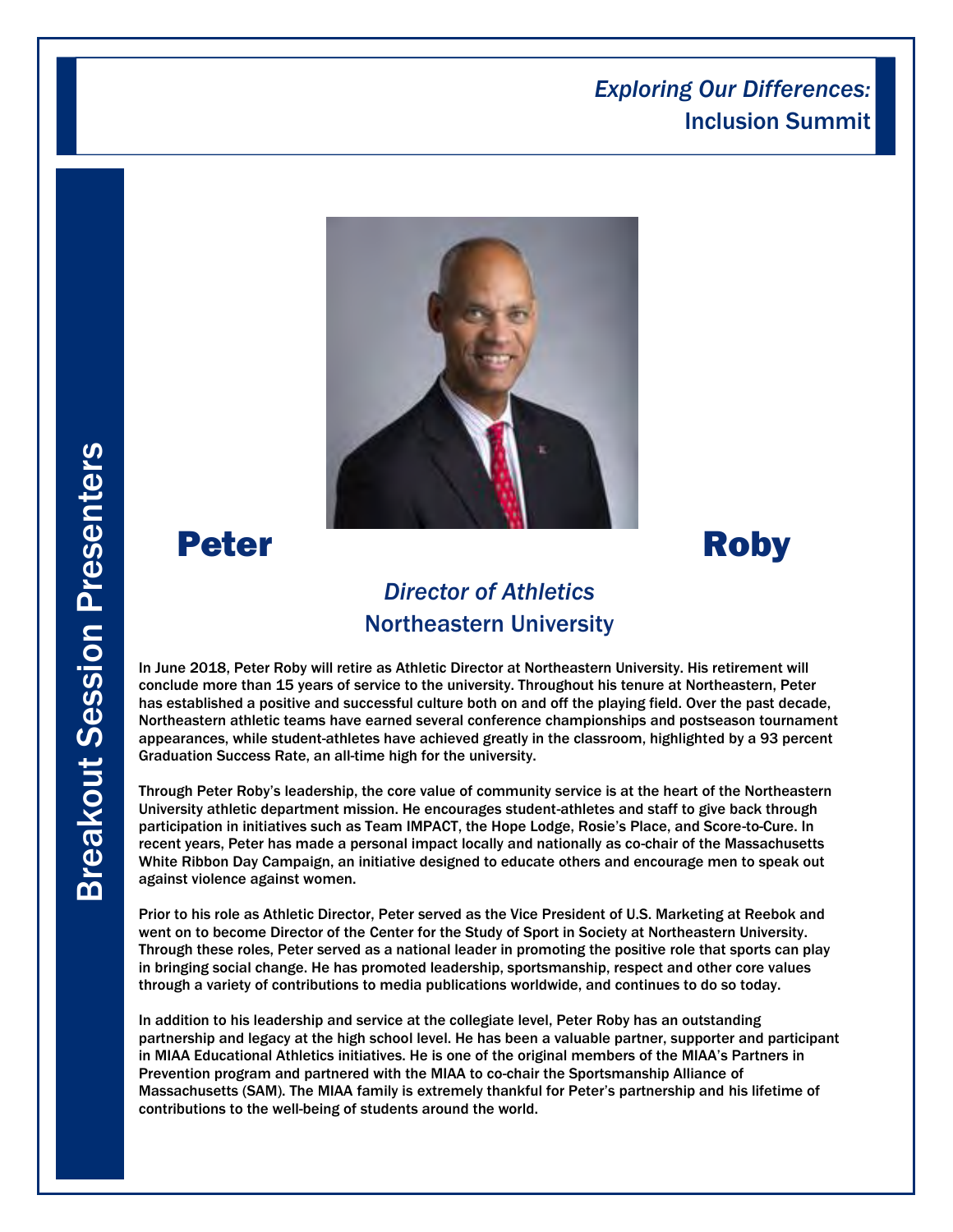#### Session 1 9:30 – 10:30 AM

#### *Race – Sprint or Marathon?*

Dr. Carroll Blake Founder & President, Blake Associates cwblake@me.com

#### *Leadership First*

Winston Daley Sport in Society, Northeastern University winston.daley@gmail.com

*Inclusion through Special Olympics' Unified Champion Schools Program*

Patti Doherty, Director of Schools and Youth Engagement, Special Olympics MA; Kathleen Lutz, Schools and Unified Sports Mgr. patti.doherty@specialolympicsma.org kathy.lutz@specialolympicsma.org

#### *Can I Play?*

Lisa Markland Sport In Society, Northeastern University l.markland@northeastern.edu

*That's So Gay: Supporting LGBTQ Students* Jeff Perrotti Director, DESE Safe Schools Program for LGBTQ Students jmperrotti@aol.com

*LGBTQ+ Experiences in Schools: Moving Beyond Tolerance, Gaining Perspective, & Ensuring Inclusivity*

Dr. Asa Sevelius Principal, Heath School asa\_sevelius@psbma.org

#### *Inclusion Works!:*

#### *Inclusive Strategies That Work Across MA*

Dr. Dwayne B. Thomas, PhD Owner & Chief Learning Officer, Thomas Leadership Solutions, Inc. & Sport Management Program Dir., Lasell College drdbthomas@t-ls.org

*Swimming with One Hand, Running Blind, and Wheelchair Basketball* Joseph Walsh President, Adaptive Sports New England

joe.walsh@adaptivesportsne.org

#### Session 2 10:45 – 11:45 AM

*Race – Sprint or Marathon?* Dr. Carroll Blake Founder & President, Blake Associates cwblake@me.com

#### *Leadership First*

Winston Daley Sport in Society, Northeastern University winston.daley@gmail.com

#### *Inclusion through Special Olympics' Unified Champion Schools Program*

Patti Doherty, Director of Schools and Youth Engagement, Special Olympics MA; Kathleen Lutz, Schools and Unified Sports Mgr. patti.doherty@specialolympicsma.org kathy.lutz@specialolympicsma.org

#### *Can I Play?*

Lisa Markland Sport In Society, Northeastern University l.markland@northeastern.edu

*That's So Gay: Supporting LGBTQ Students* Jeff Perrotti Director, DESE Safe Schools Program for LGBTQ Students jmperrotti@aol.com

*LGBTQ+ Experiences in Schools: Moving Beyond Tolerance, Gaining Perspective, & Ensuring Inclusivity*

Dr. Asa Sevelius Principal, Heath School asa\_sevelius@psbma.org

#### *Inclusion Works!: Inclusive Strategies That Work Across MA*

Dr. Dwayne B. Thomas, PhD Owner & Chief Learning Officer, Thomas Leadership Solutions, Inc. & Sport Management Program Dir., Lasell College drdbthomas@t-ls.org

*Swimming with One Hand, Running Blind, and Wheelchair Basketball* Joseph Walsh President, Adaptive Sports New England joe.walsh@adaptivesportsne.org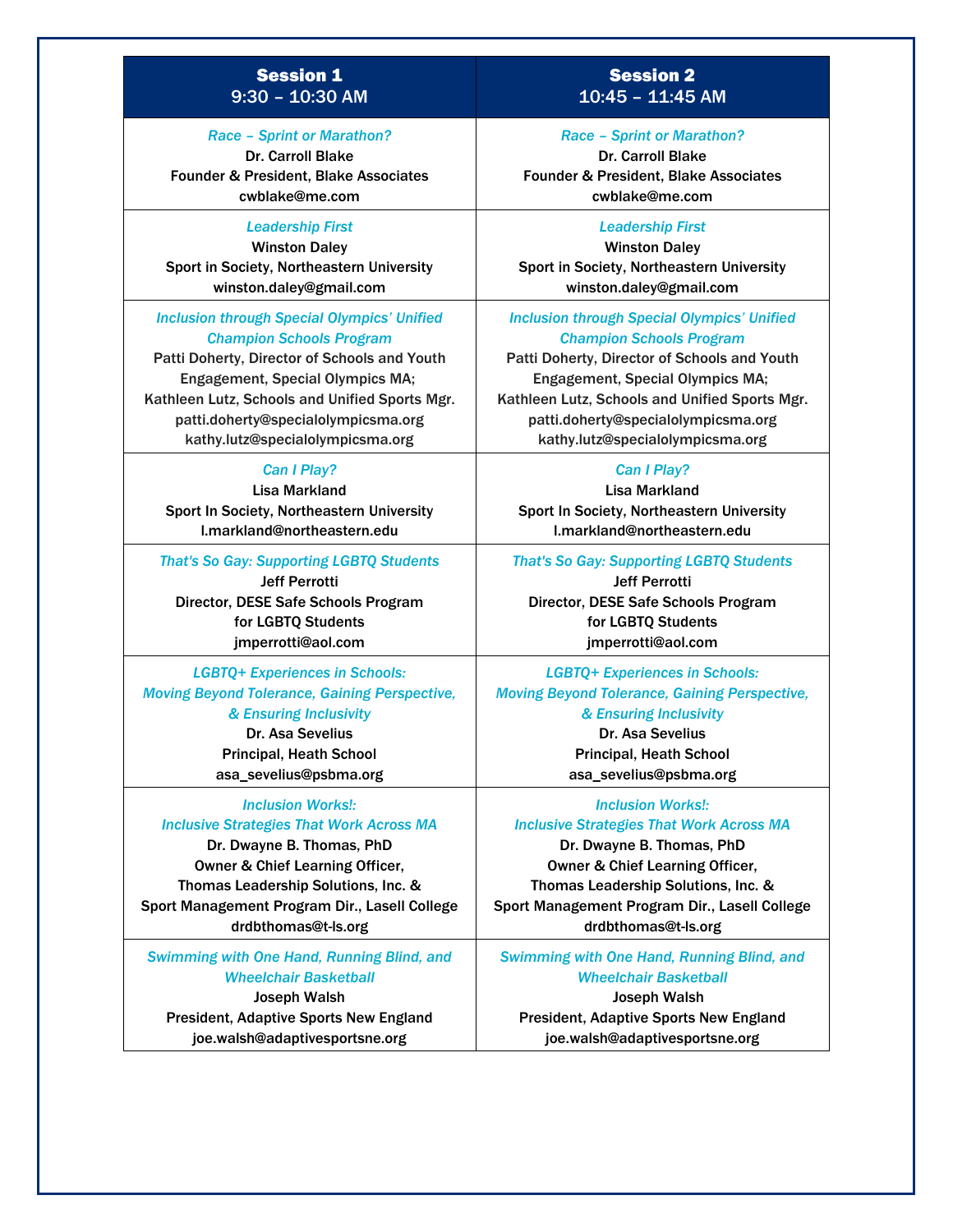### *Race – Sprint or Marathon?*

#### Facilitator: Dr. Carroll W. Blake *–* Founder & President, Blake Associates

Synopsis: This workshop will take a look at the impact of race on the daily life of young men and women. Are there words you have been called and never want to hear again or have you used similar words about others and wished you hadn't? What's the real deal about racism and why don't we just get over it and move on? We had a black president so race must not matter anymore. This workshop will involve challenging but interesting conversations and interactive activities. What are you a "Sprinter" or a "Marathoner"? Come and run with me.

### *Leadership First*

#### Facilitator: Winston Daley *–* Center for the Study of Sport in Society, Northeastern University

Synopsis: This session will focus on individual leadership and how it plays a role in diversity and inclusion. The goal is to help students discover their leadership style and empower them to take action when they find themselves in situations where a leader needs to emerge. This interactive workshop will provide students with an opportunity to share experiences with their peers and discuss how individual leadership is influence.

### *Inclusion through Special Olympics' Unified Champion Schools Program*

Facilitators: Patti Doherty *–* Director of Schools and Youth Engagement, Special Olympics Massachusetts; Kathleen Lutz *–* Schools and Unified Sports Manager, Special Olympics **Massachusetts** 

Synopsis: Discover more about the program offerings to help change your school climate to a more socially inclusive one. Learn how to become a Unified Champion school and the steps to start a Unified Sports program at your school. Walk away with a playbook to start implementation at your school tomorrow!

\*Breakout Session 1, Adults only – Breakout Session 2, Open to Students & Adults\*

### *Can I Play?*

### Facilitator: Lisa Markland *–* Director of Training, Center for the Study of Sport in Society, Northeastern University

Synopsis: This will be an interactive conversation on how equity in sport is important for everyone, focusing on their own leadership abilities to speak up and out when they realize that individuals are being treated unfairly. Finally, engaging participants on what they think can be done to make sports more equitable for everyone.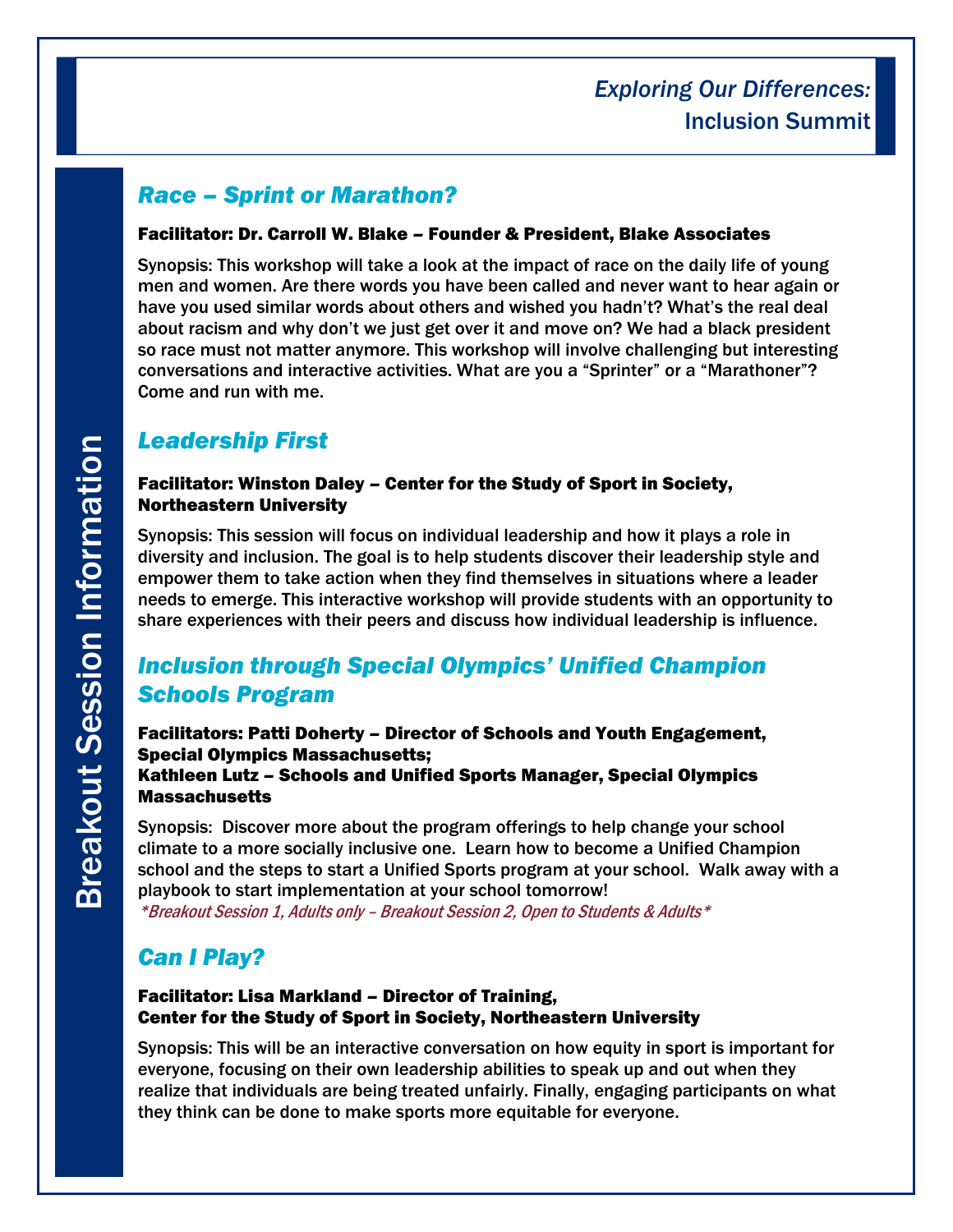### *That's So Gay*: Supporting LGBTQ Students

#### Facilitator: Jeff Perrotti – Founding Director, MA DESE Safe Schools Program for LGBTQ Students

Synopsis: The Massachusetts Student Anti-Discrimination Law includes gender identity, as well as sexual orientation, as protected categories. Join us for a discussion on ways to support lesbian, gay, bisexual, transgender, queer and questioning (LGBTQ) students. The experiences of athletes and other student leaders will be at the heart of this session.

### *LGBTQ+ Experiences in Schools: Moving Beyond Tolerance, Gaining Perspective, & Ensuring Inclusivity*

### Facilitator: Dr. Asa Sevelius – Principal, Heath School (Brookline, MA)

Synopsis: As members of school communities, we are beholden to create classrooms where everyone feels included, known, and loved. To keep the promise of culturally responsive learning opportunities at the core of our school cultures, we must dig into understanding lived experiences that may be very different than our own. This session will help you dig into LGBTQ+ experiences, basic understandings, vocabulary, and how to become a better ally through dialogue, readings, problem solving, and more. Breakout Session 1, Open to Students & Adults – Breakout Session 2, Adults only\*

### *Inclusion Works!: Inclusive Strategies That Work Across MA*

### Facilitator: Dr. Dwayne B. Thomas, PhD – Owner & Chief Learning Officer, Thomas Leadership Solutions, Inc. & Sport Management Program Director, Lasell College

Synopsis: Inclusion Works! is designed to provide adult school and sports leaders an opportunity for dialog on the contemporary diversity, inclusion, and equity issues that are impacting their district or school. We will get the most out of this session if participants plan to present and share challenges and provide effective strategies used to resolve diversity, inclusion, and equity issues that work in their district or school. \*Breakout Sessions are for Adults only\*

### *Swimming With One Hand, Running Blind, and Wheelchair Basketball – Inclusion of Para-Sport Student-Athletes on School Teams*

### Facilitator: Joseph Walsh – President, Adaptive Sports New England

Synopsis: Explore Para-sports, learn about the Paralympic Games and think creatively about how to best include student athletes who have visual or mobility impairments in sports at your school. We will try adaptations for some sports and design our own set of rules for some others. Some parts of this session may be fun.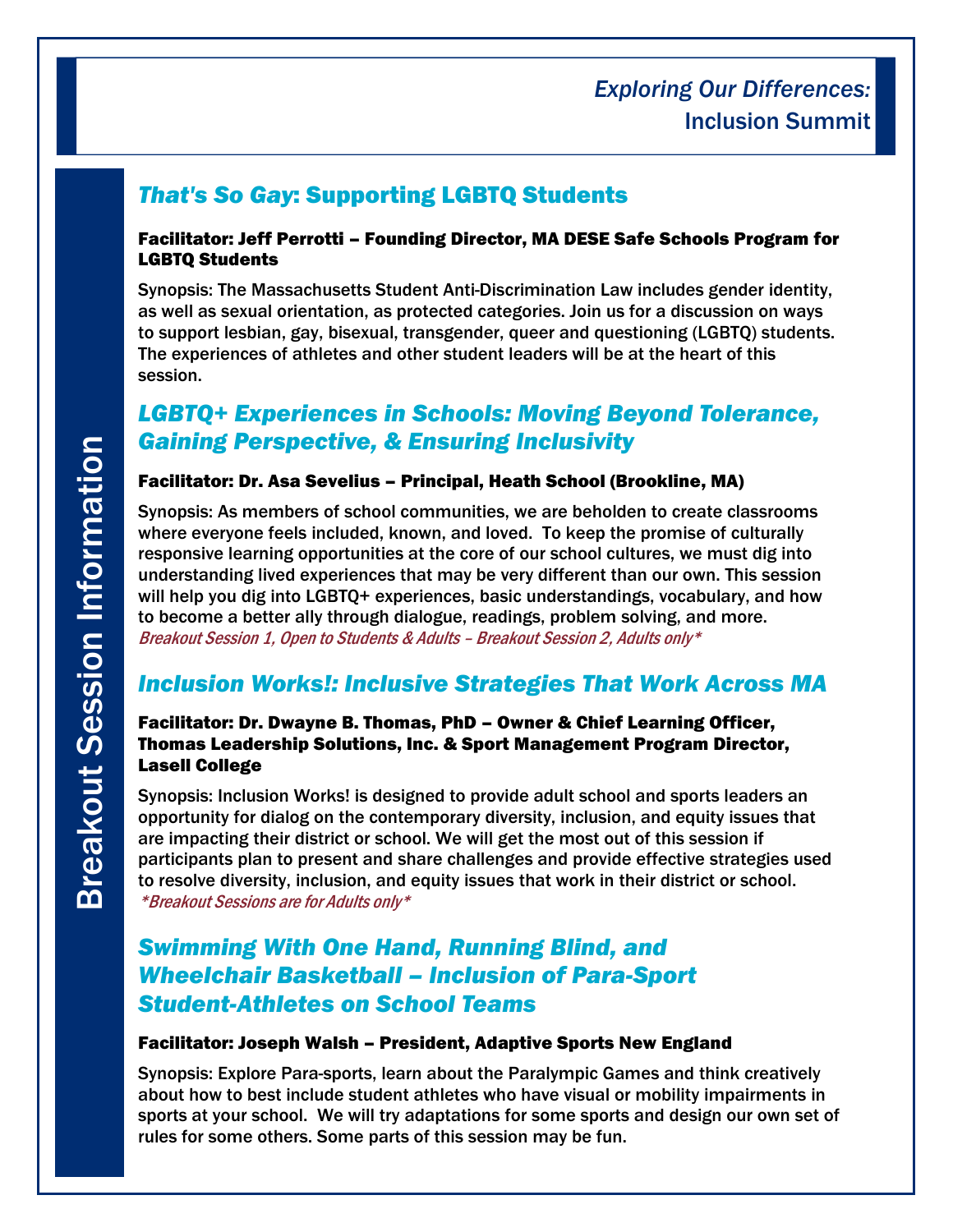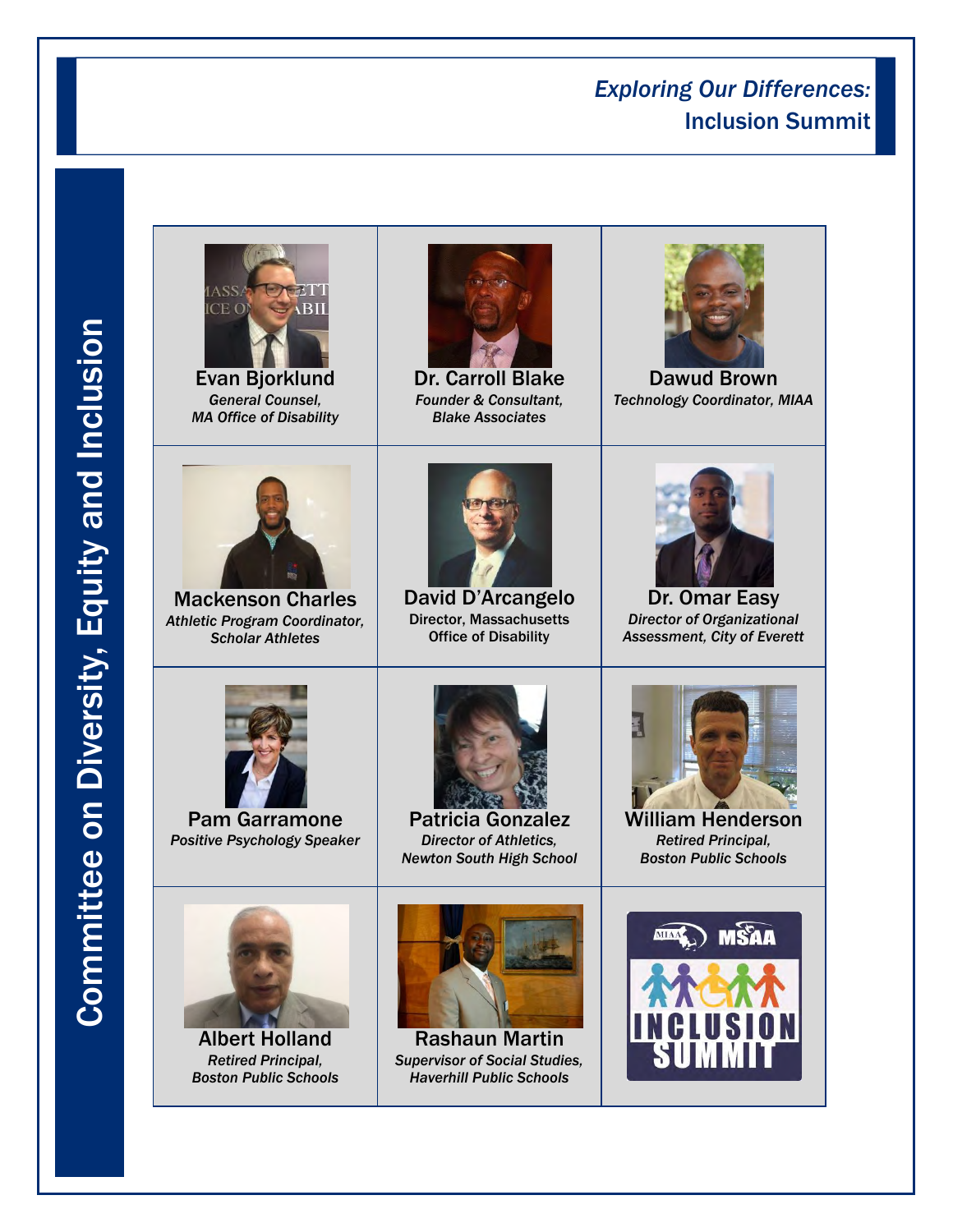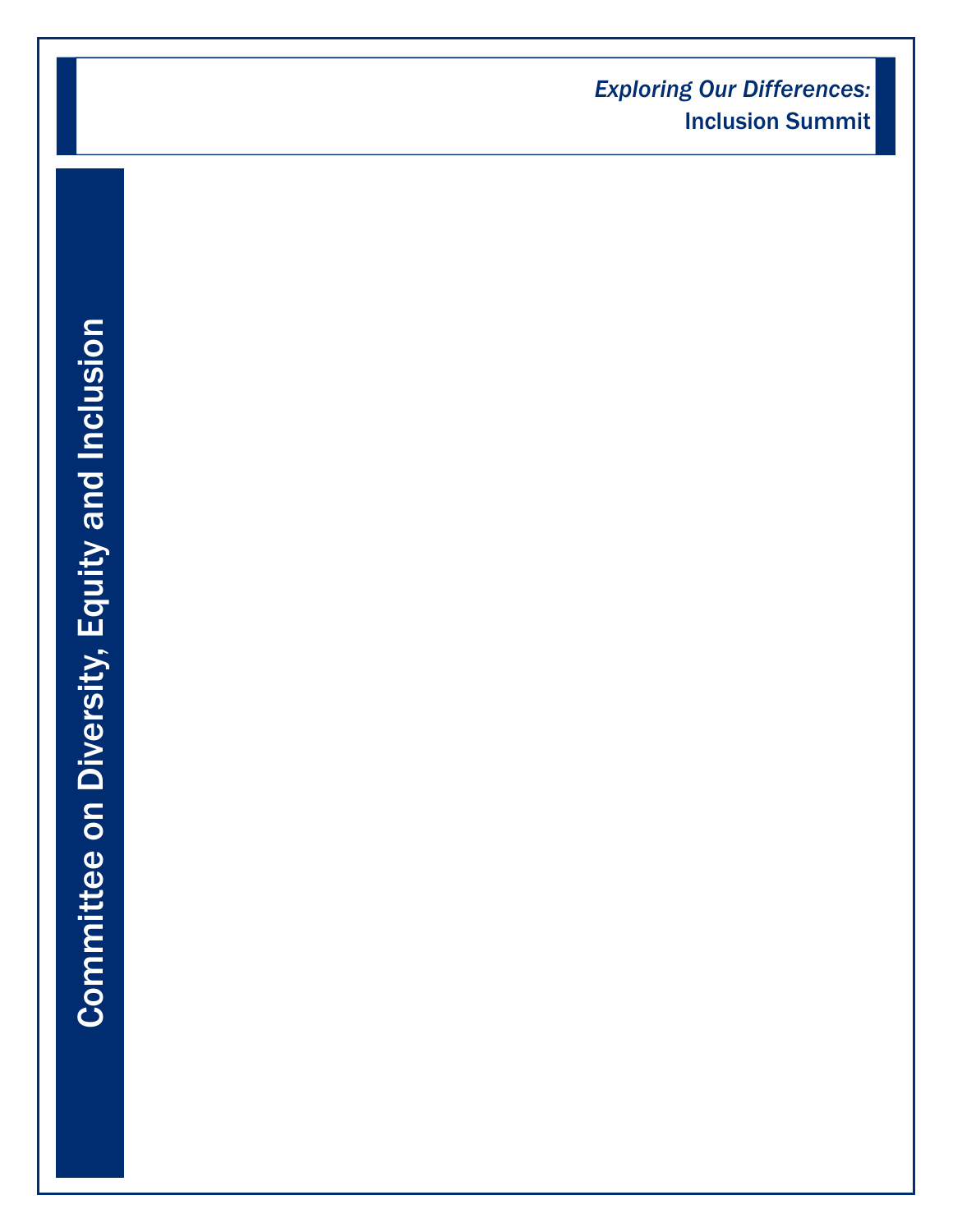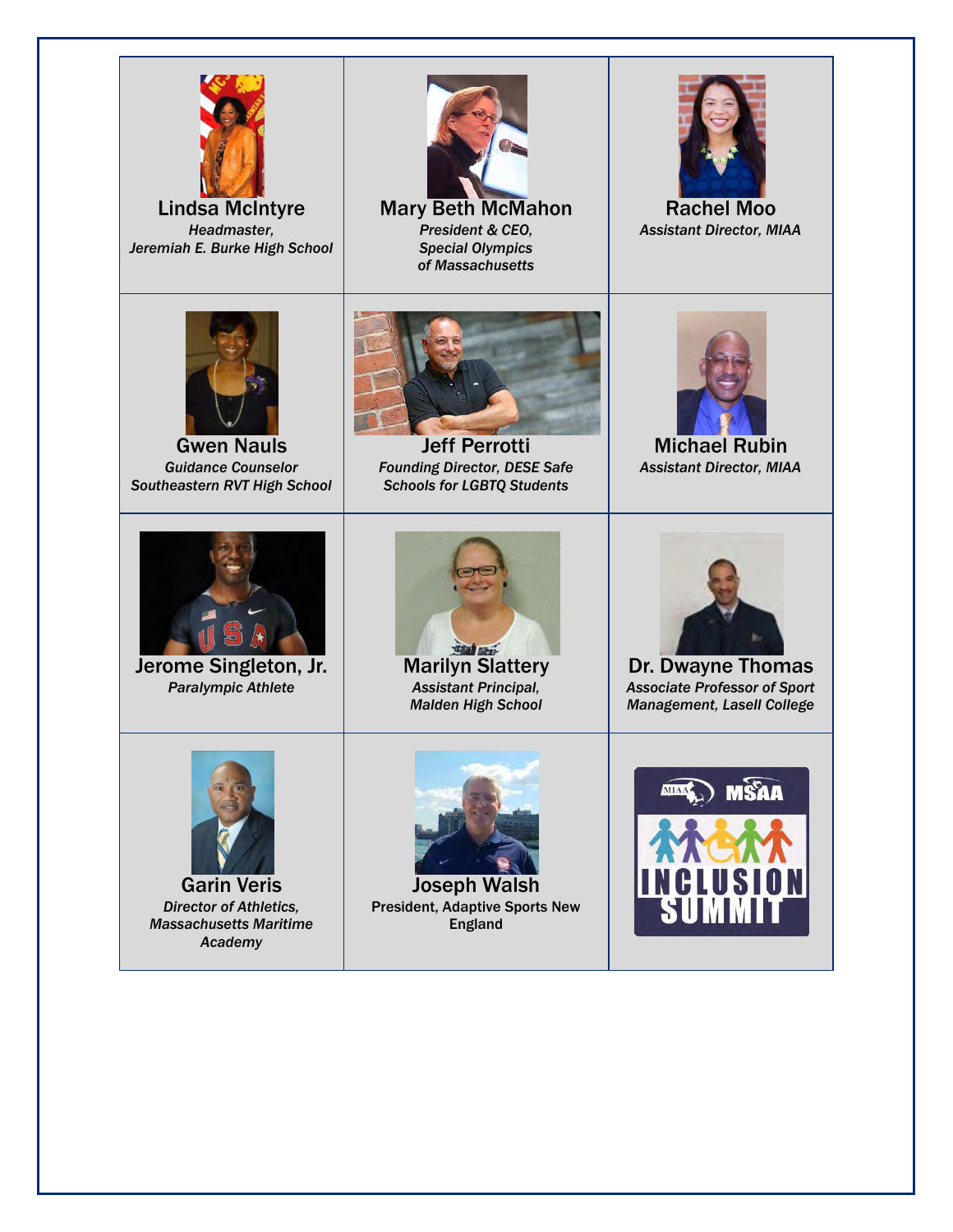

### **Northeastern University** Center for the Study of Sport in Society

Northeastern University Center for the Study of Sport in Society 101 Belvidere St, Boston, MA 02115 P: 617- 373-4025 W: www.northeastern.edu/sportinsociety/



512 Forest Street Marlborough MA 01752 P: 508-485-0986 W: https://www.specialolympicsma.org/ **Pam Garramone** 

Positive Psychology Coach, Speaker, Workshop Leader

Pam Garramone, M.Ed. Positive Psychology Speaker, Life Coach P: 617-921-3658 W: www.pamgarramone.com

 $\overline{a}$ 



Thomas Leadership Solutions, Inc. 1600 Washington Street West Newton, MA 02465 P: (617) 610-5785 W: www.t-ls.org

**VIIAA/MSAA Inclusion Summit Resources** MIAA/MSAA Inclusion Summit Resources **A** Inclusion Summit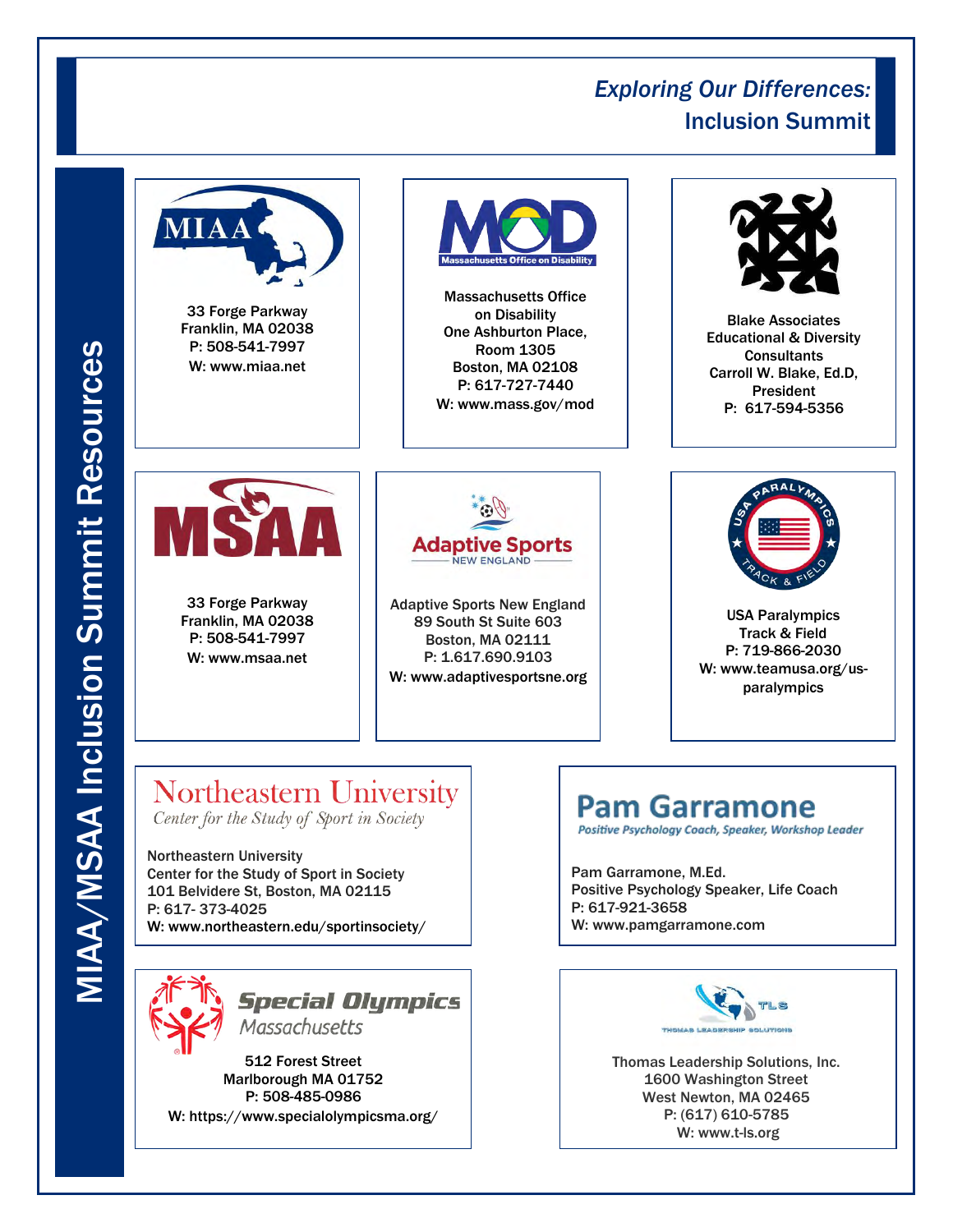| <b>Leadership Training Institute</b><br>2018                                                              |      | <b>January 22-26,</b>   |
|-----------------------------------------------------------------------------------------------------------|------|-------------------------|
| <b>You Lead Workshop</b>                                                                                  |      | <b>February 9, 2018</b> |
| <b>Wellness Workshop</b><br><b>Social Emotional Learning Workshop</b>                                     | 2018 | February 14,            |
| <b>High School Captains Workshop</b>                                                                      |      | March 2, 2018           |
| <b>Wellness Workshop</b><br><b>Coaching the Female Athlete Workshop</b>                                   |      | March 19, 2018          |
| So You're a Leader Workshop                                                                               |      | March 21, 2018          |
| <b>Wellness Workshop</b><br><b>Mindfulness and Positivity Workshop</b>                                    |      | April 11, 2018          |
| Teen Mental Health Summit*                                                                                |      | April 27, 2018          |
| <b>Community Service Showcase</b>                                                                         |      | May 4, 2018             |
| <b>Wellness Workshop</b><br><b>Supporting Trans and Gender</b><br><b>Non-Conforming Students Workshop</b> |      | May 14, 2018            |
| <b>Inclusion Symposium</b>                                                                                |      | May 18, 2018            |

\*All Programs are held at the MIAA/MSAA Offices, located at 33 Forge Parkway in Franklin, MA with the exception of the Teen Mental Health Summit, which will take place at the Double Tree Hotel, Westborough, MA.

To keep up with the latest information or to find out more about our upcoming programs please visit: www.miaa.net and www.msaa.net. Also, follow us on Twitter and Instagram @MIAA033 (MIAA) and @MSAA\_33 (MSAA)